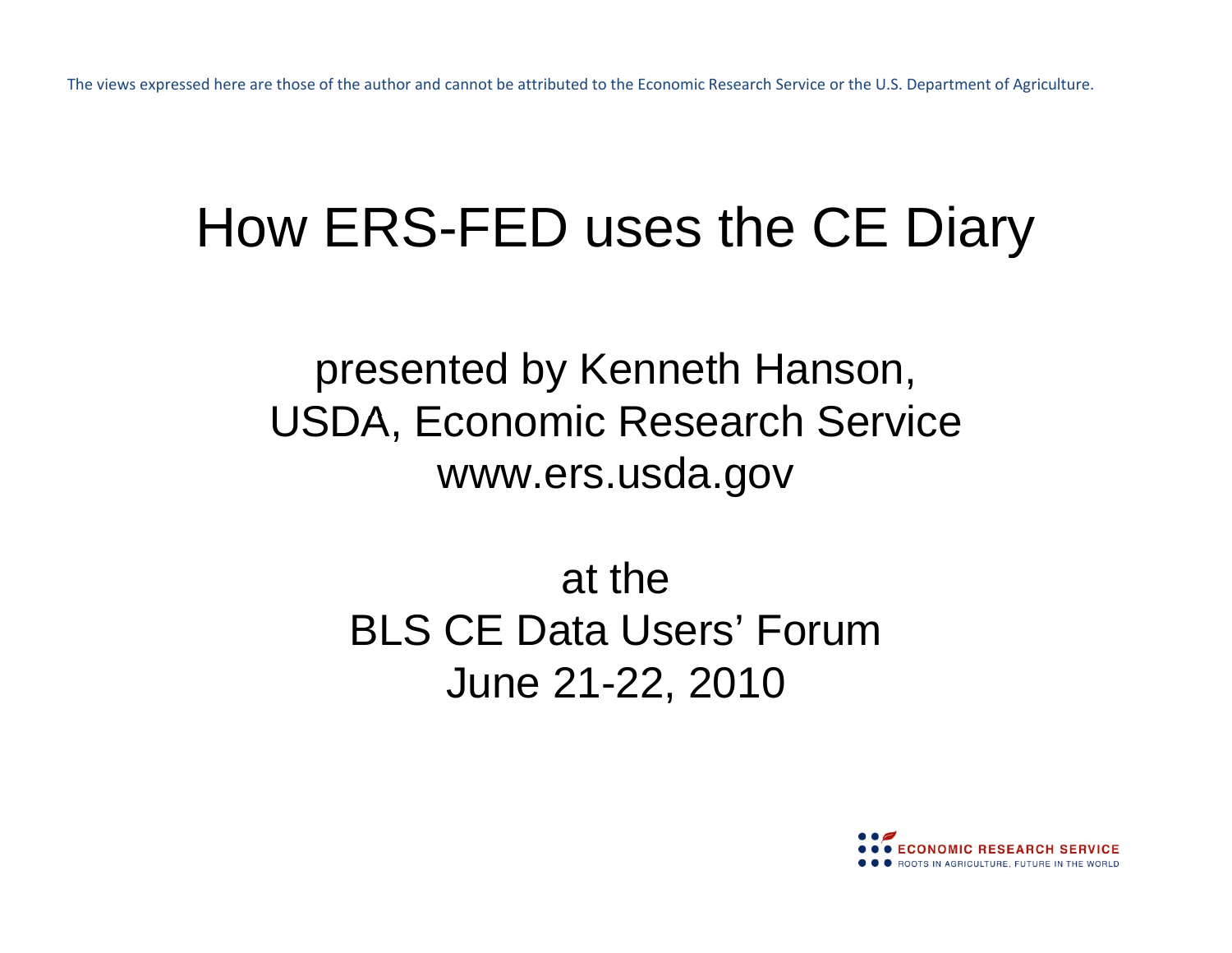# Disclaimer

• The views expressed here are those of the author and cannot be attributed to the Economic Research Service or the U.S. Department of Agriculture.

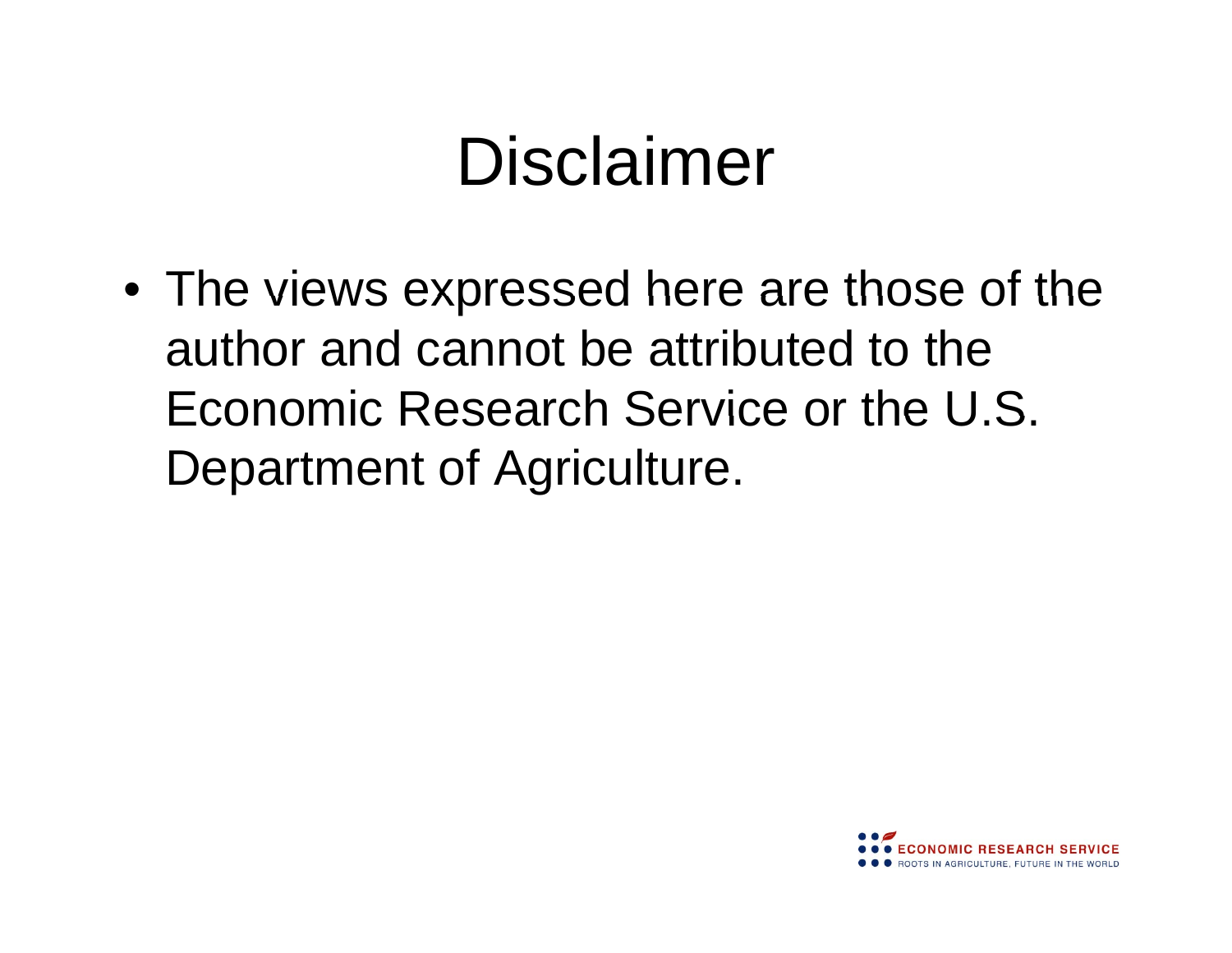## Food Spending in American households

- Tabulations of CE Diary data 1980 thru 2004
	- Several publications over the years with the latest by Blisard and Stewart, EIB-23, 2007
	- Food spending by a variety of CU (household) characteristics
	- Special reports that are variations on a theme: low-income, cohorts, food away from home (fast-food and full-service)
- Issue: 2-weeks of reported expenditures
	- treated as separate CUs, or
	- averaged into one week of expenditures by that CU

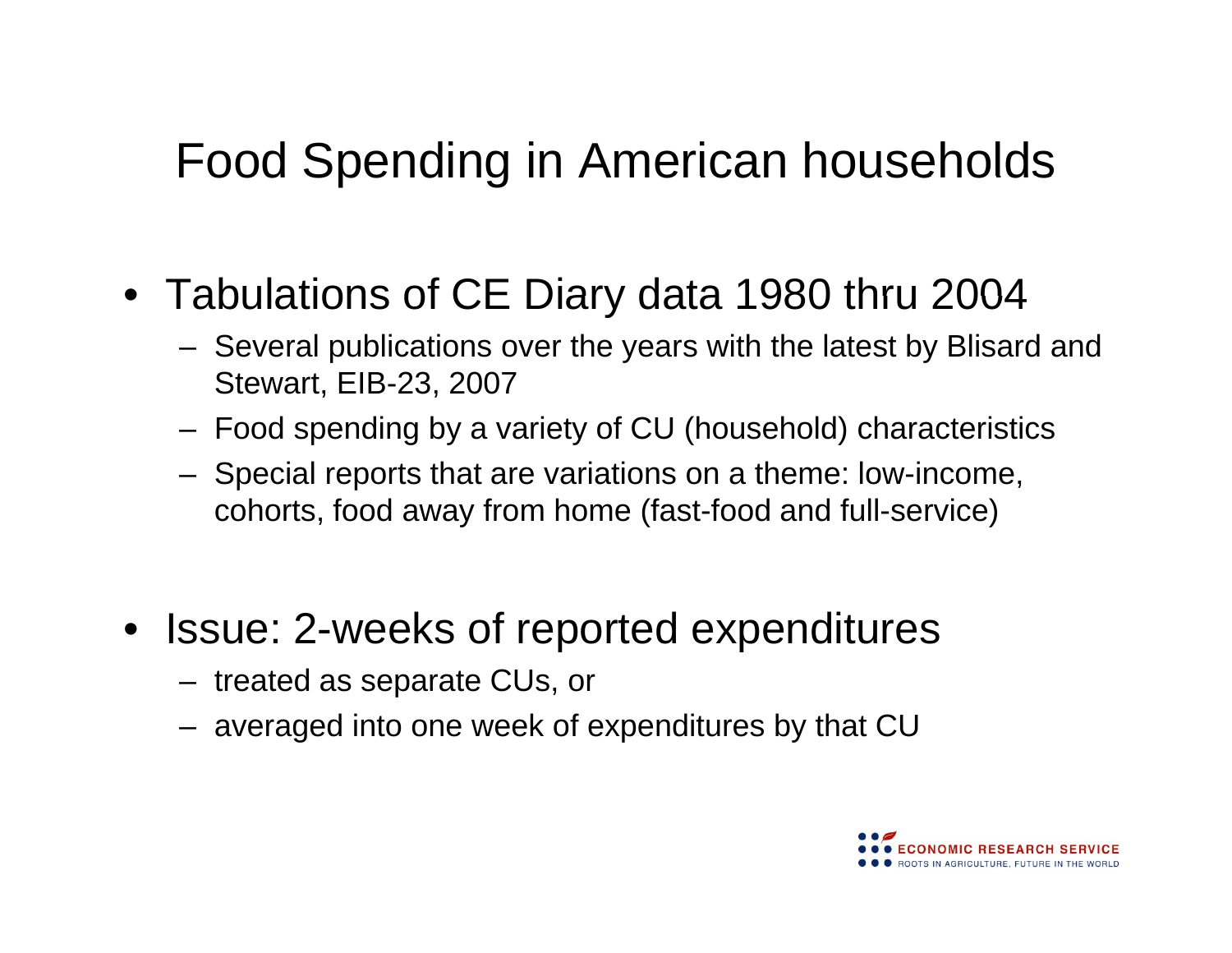## Household size and food expenditures: Economies of Scale

- Kerr and Peterkin (1975) used 1965 Nationwide Household Food Consumption Survey to find that larger households spend more on food but less per person
- $\bullet$  Results from the 1975 study used to set SNAP benefits by household size relative to 4-person household (TFP)
- $\bullet$ Blisard and Stewart (2007) used tabulations of 2003-4 CE diary data

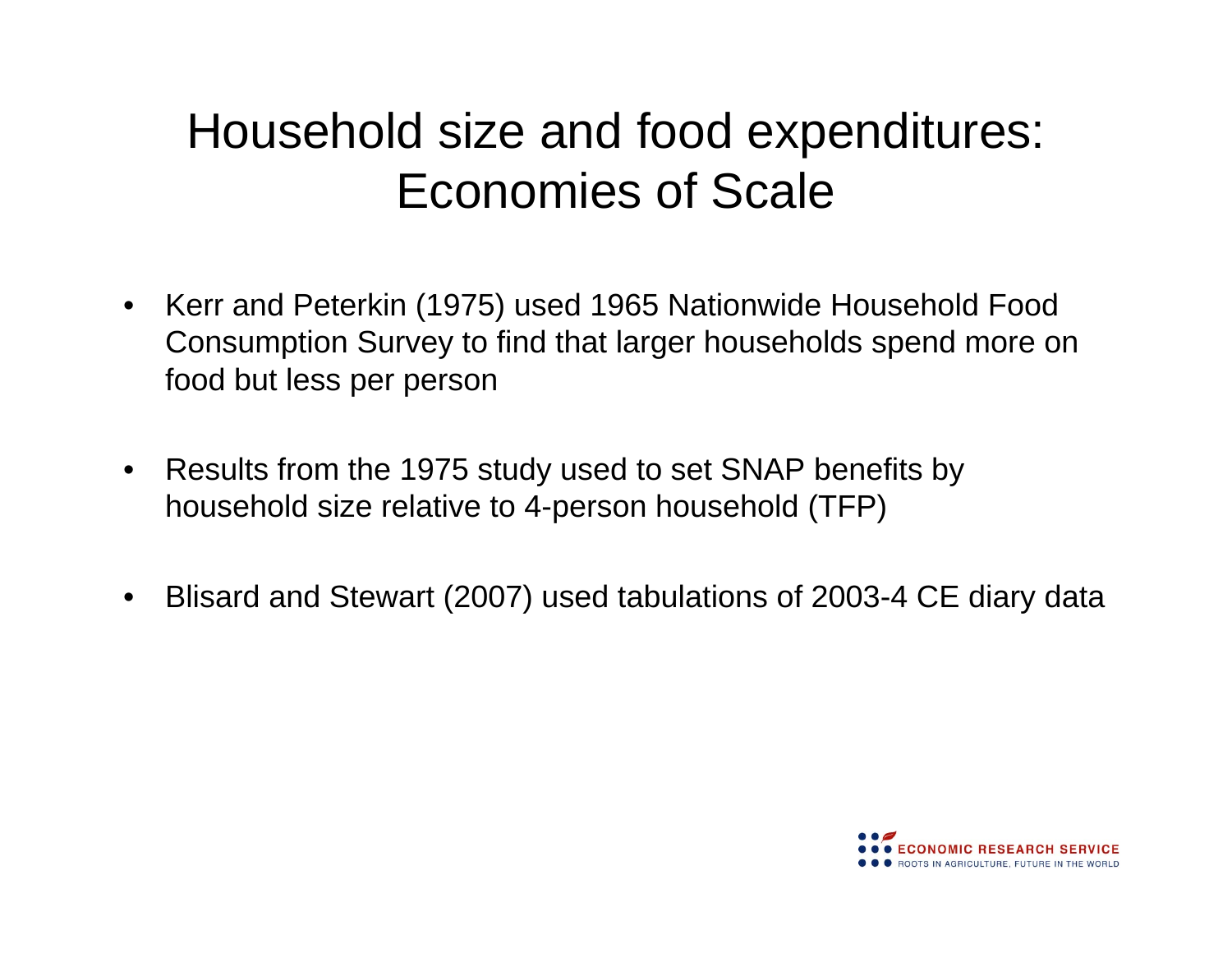### Compare food expenditure for 1-person household by income with FSP maximum benefit, 2005-2006

| Table. Estimates of Economies of scale on cost of food at home by household size |                        |                          |  |  |  |
|----------------------------------------------------------------------------------|------------------------|--------------------------|--|--|--|
|                                                                                  | Economies of scale     | Economies of scale       |  |  |  |
|                                                                                  | Kerr & Peterkin (1975) | Blisard & Stewart (2007) |  |  |  |
| $hh-1$                                                                           | 1.20                   | 1.36                     |  |  |  |
| $hh-2$                                                                           | 1.10                   | 1.37                     |  |  |  |
| $hh-3$                                                                           | 1.05                   | 1.09                     |  |  |  |
| $hh-4$                                                                           | 1.00                   | 1.00                     |  |  |  |
| $hh-5$                                                                           | 0.95                   | 0.92                     |  |  |  |
| $hh-6$                                                                           | 0.95                   | 0.71                     |  |  |  |
| $hh-7+$                                                                          | 0.90                   | 0.71                     |  |  |  |

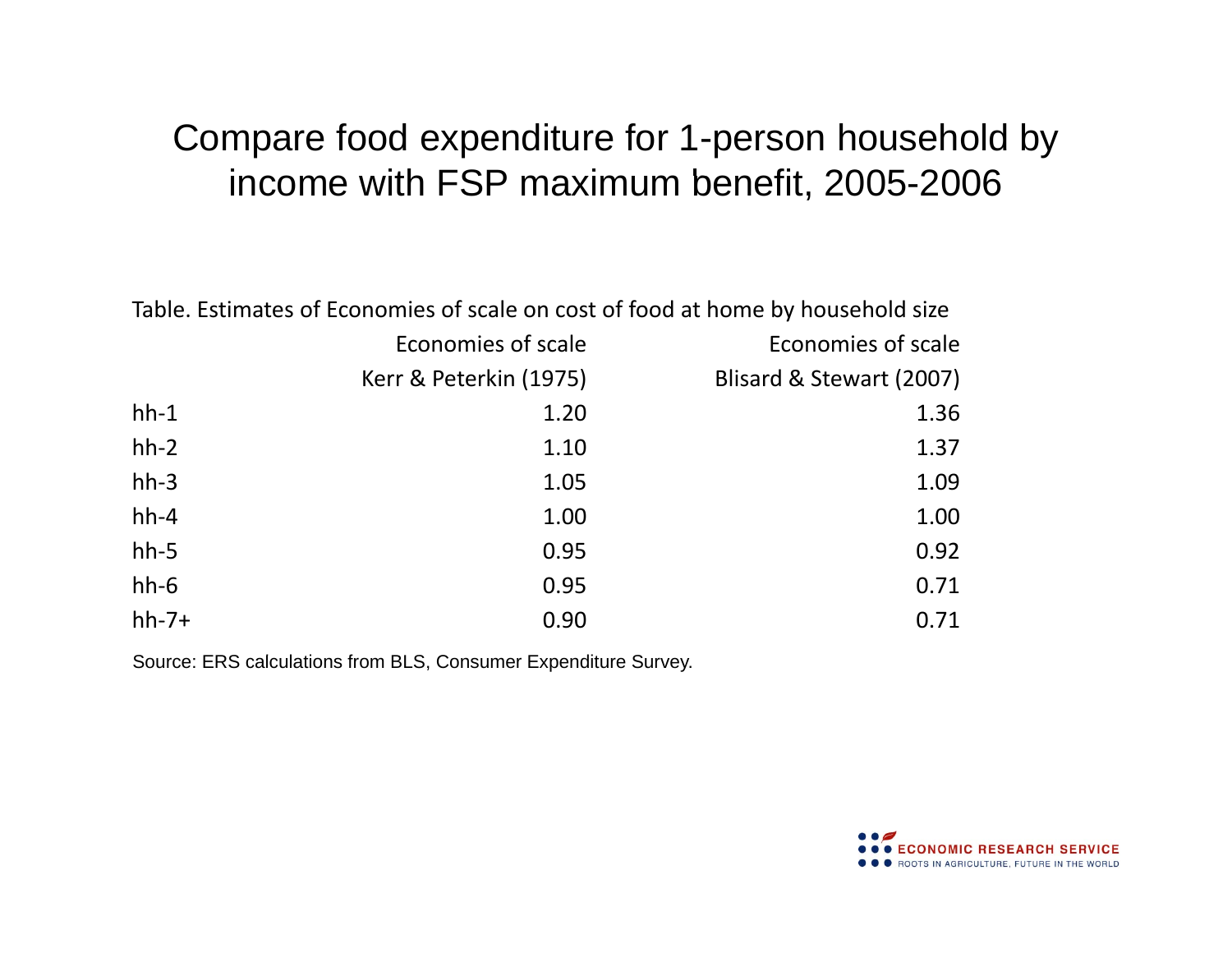### Compare food expenditure by 4-person household and income with FSP maximum benefit, 2005-2006

|                              | All    | Less<br>than<br>\$10,000 | \$10,000<br>to<br>\$15,000 | \$15,000<br>to<br>\$20,000 | \$20,000<br>to<br>\$30,000 | \$30,000<br>to<br>\$40,000 | \$40,000<br>to<br>\$50,000 | \$50,000<br>to<br>\$70,000 | \$70,000<br>and<br>more |
|------------------------------|--------|--------------------------|----------------------------|----------------------------|----------------------------|----------------------------|----------------------------|----------------------------|-------------------------|
| Food at home                 | 8,583  | 5,803                    | 5,305                      | 4,887                      | 6,212                      | 6,278                      | 6,242                      | 8,209                      | 10,601                  |
| FSP max ben family of 4      | 6,030  |                          |                            |                            |                            |                            |                            |                            |                         |
| FSP gross income family of 4 | 24,840 |                          |                            |                            |                            |                            |                            |                            |                         |

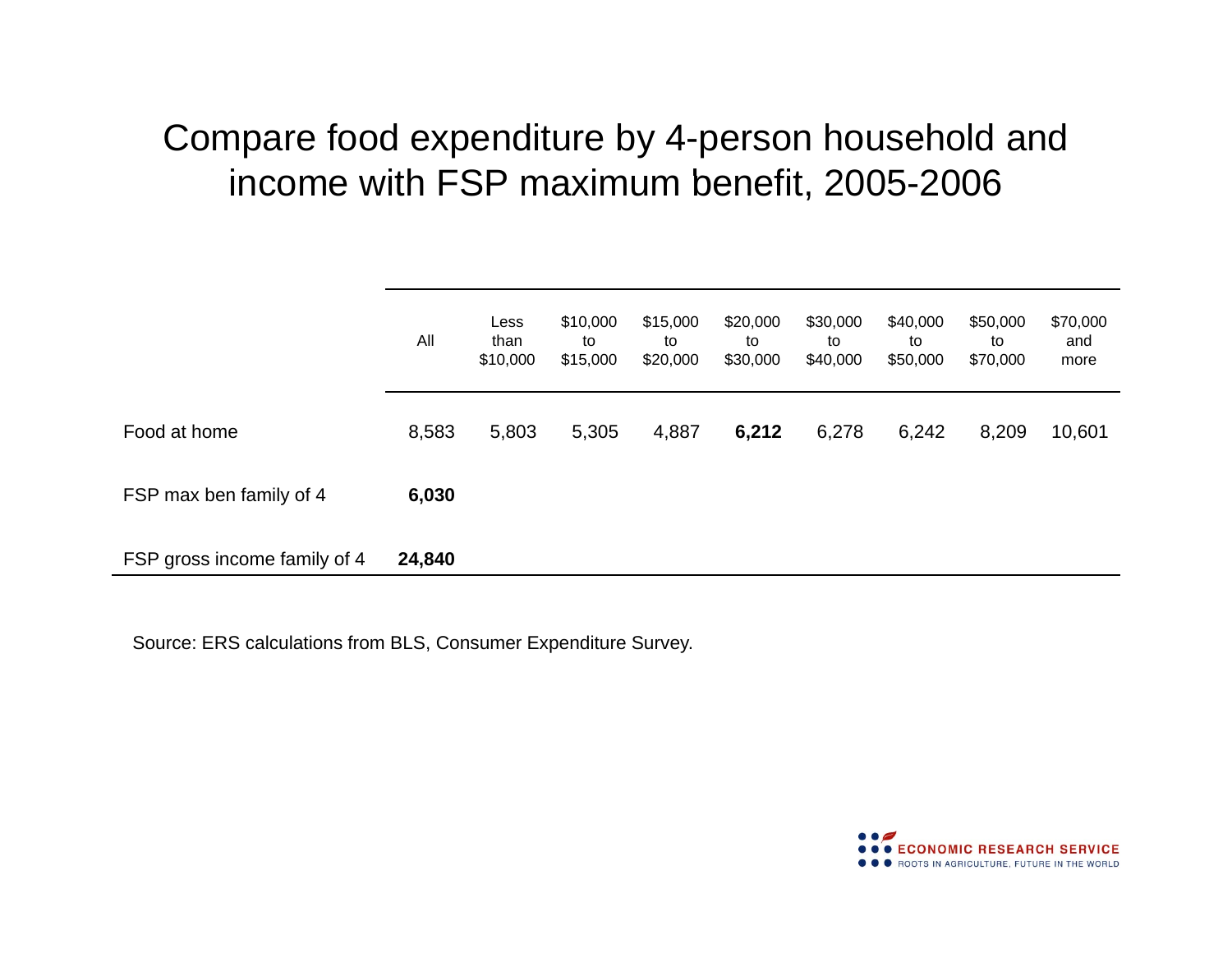### Compare food expenditure for 1-person household by income with FSP maximum benefit, 2005-2006

|                           | All    | less<br>than<br>\$5,000 | \$5,000<br>to<br>\$10,000 | \$10,000<br>to<br>\$15,000 | \$15,000<br>to<br>\$20,000 | \$20,000<br>to<br>\$30,000 | \$30,000<br>to<br>\$40,000 | \$40,000<br>to<br>\$50,000 | \$50,000<br>to<br>\$70,000 | \$70,000<br>and<br>more |
|---------------------------|--------|-------------------------|---------------------------|----------------------------|----------------------------|----------------------------|----------------------------|----------------------------|----------------------------|-------------------------|
| Food at home              | 3,162  | 2,447                   | 2,012                     | 2,275                      | 2,592                      | 2,775                      | 3,342                      | 3,769                      | 4,666                      | 5,561                   |
| FSP max ben family of 1   | 1,806  |                         |                           |                            |                            |                            |                            |                            |                            |                         |
| FSP gross income family 1 | 12,276 |                         |                           |                            |                            |                            |                            |                            |                            |                         |

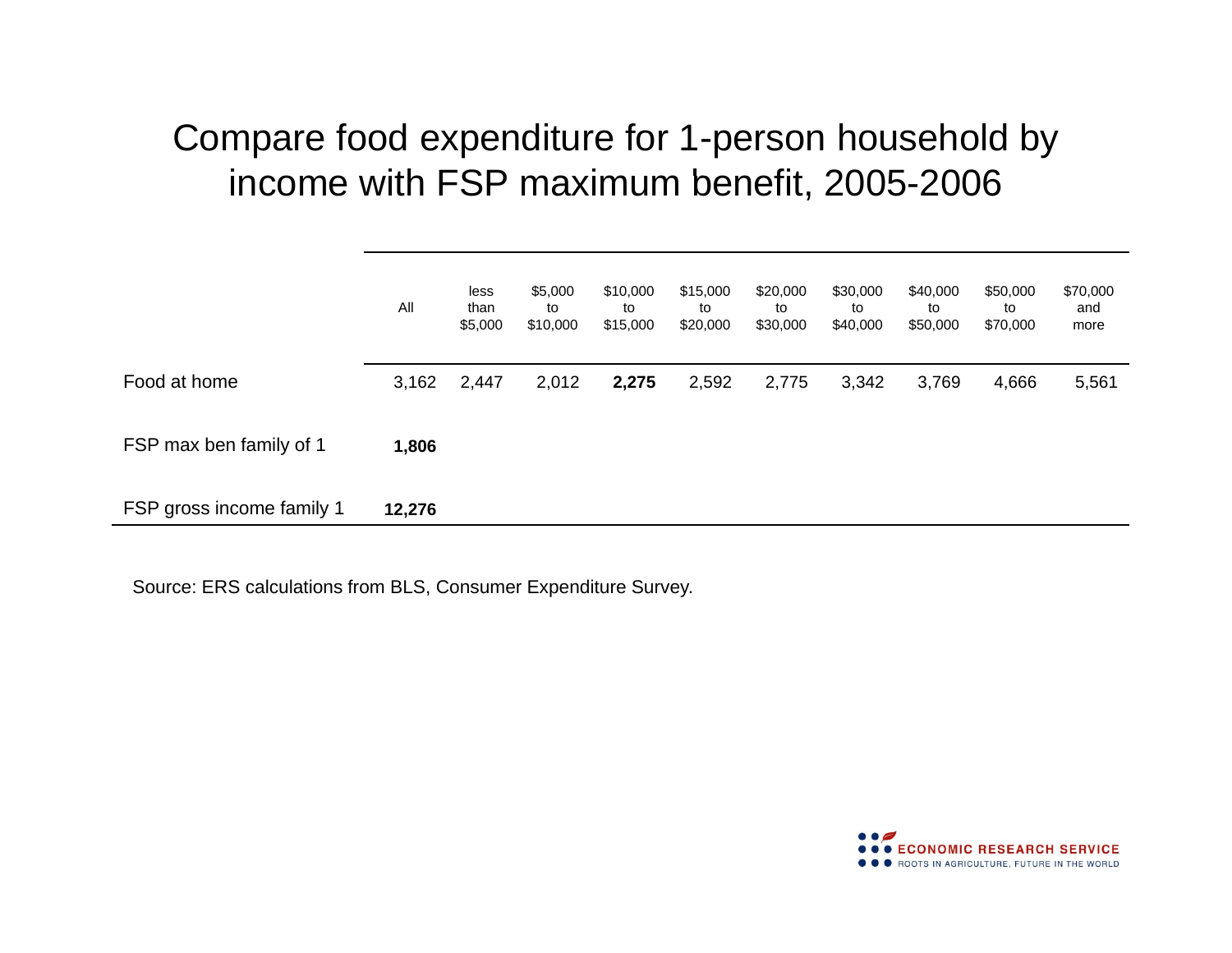## CE food budget relative to cost of TFP

|                                                      | Ratio of<br>total food exp.<br>to TFP cost | Percent with ratio<br>less than 1 |
|------------------------------------------------------|--------------------------------------------|-----------------------------------|
|                                                      |                                            |                                   |
| All Households                                       | 1.61                                       | 4.5                               |
| All Low-Income Households                            | 1.25                                       | 20.2                              |
| Low-income female headed<br>households with children | 1.14                                       | 29.1                              |
| Low-income married couples                           |                                            |                                   |
| with children                                        | 1.05                                       | 61.9                              |
| Low-income elderly couples                           | 1.29                                       | 8.2                               |

Source: Blisard and Stewart (ERR-20, august 2006)

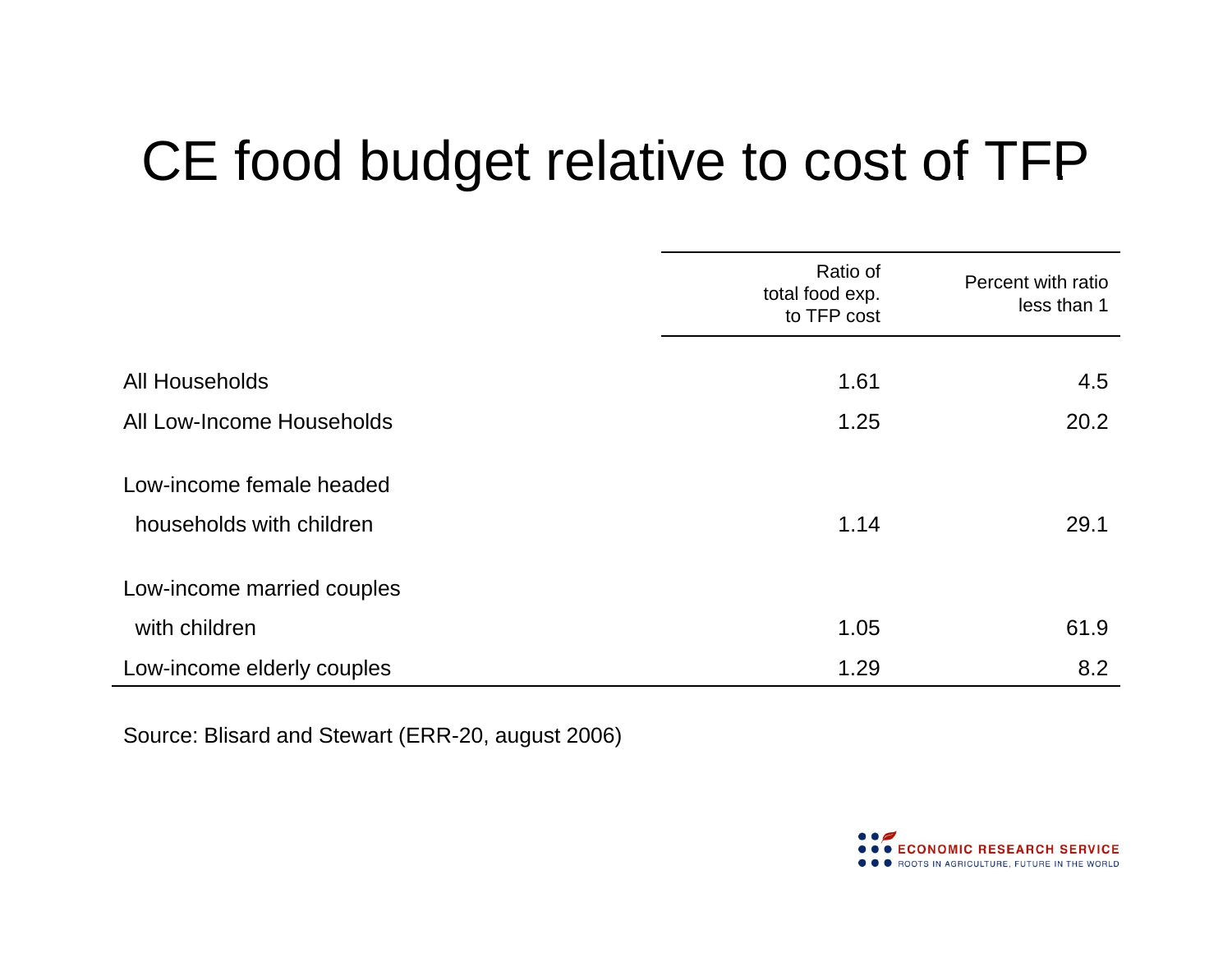#### Average weighted annual household food expenditures in Nielsen homescan and CE, 2002-05 Leibtag, Rev. Ag. Econ Fall 2009

|                                     | Homescan | <b>CE</b> | <b>Difference</b> |
|-------------------------------------|----------|-----------|-------------------|
|                                     | Mean     | Mean      | HS - CE           |
| Meats and fish                      | \$421    | \$790     | $-$ \$369         |
| Eggs                                | \$19     | \$37      | $-$18$            |
| <b>Fresh Milk</b>                   | \$101    | \$140     | $-$ \$39          |
| <b>Other Dairy Produts</b>          | \$221    | \$221     | \$0               |
| <b>Fresh Fruits and Veges</b>       | \$186    | \$363     | $-$ \$177         |
| <b>Fats and Oils</b>                | \$47     | \$87      | $-$40$            |
| <b>Nonalcohol Beverages</b>         | \$198    | \$286     | $-$ \$87          |
| <b>Cereal &amp; Bakery Products</b> | \$374    | \$460     | $-$ \$85          |
| <b>Sugar and Sweets</b>             | \$116    | \$125     | $-$ \$8           |
| <b>Processed Fruits &amp; Veges</b> | \$198    | \$199     | \$0               |
| Misc Foods                          | \$535    | \$537     | -\$1              |

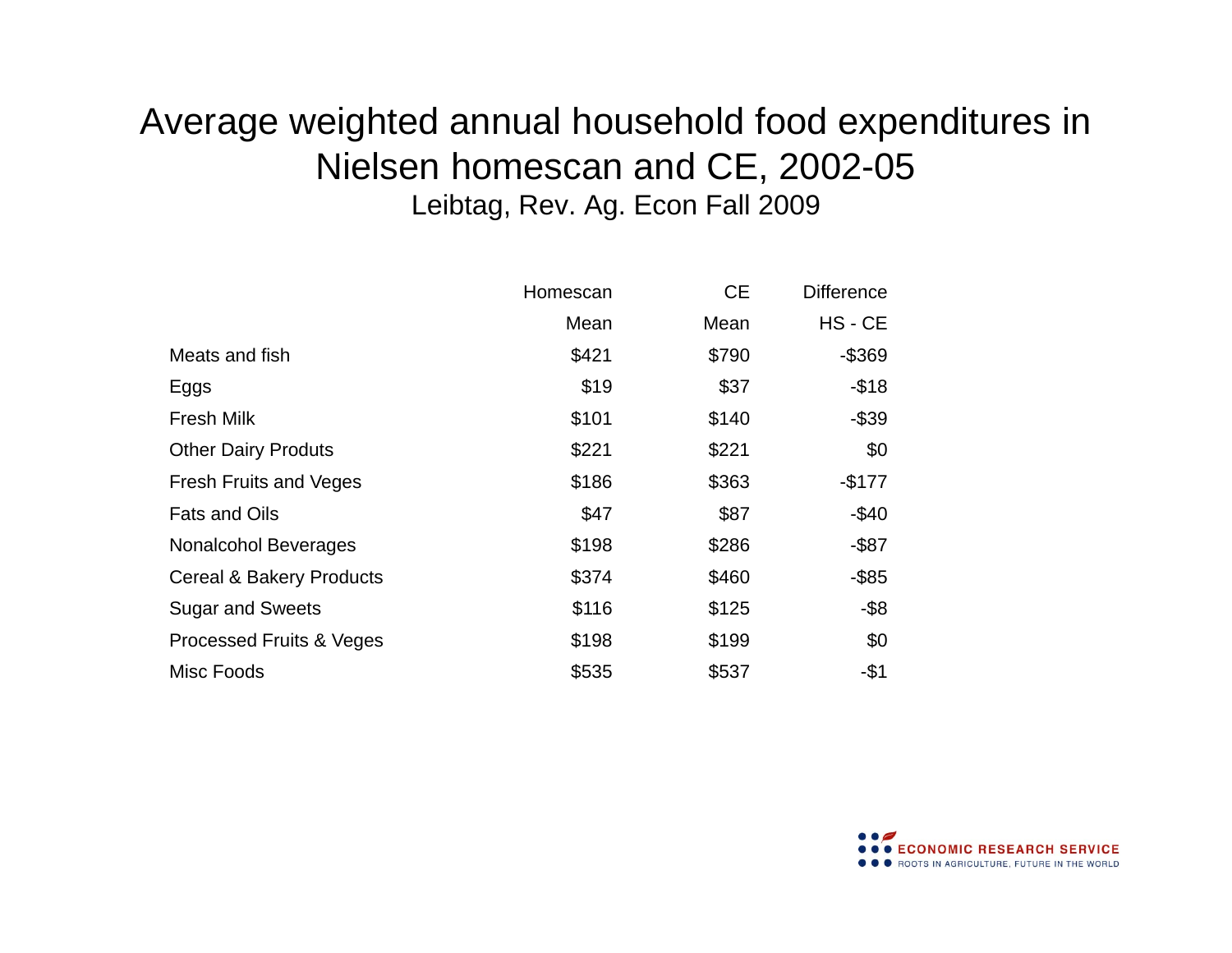#### **CPS food security supplement compare to BLS CE diary:** mean annual expenditures for food by households in **middle quintile of household income. Nord, EIB-61 2009**



**. ECONOMIC RESEARCH SERVICE O** ROOTS IN AGRICULTURE, FUTURE IN THE WORLD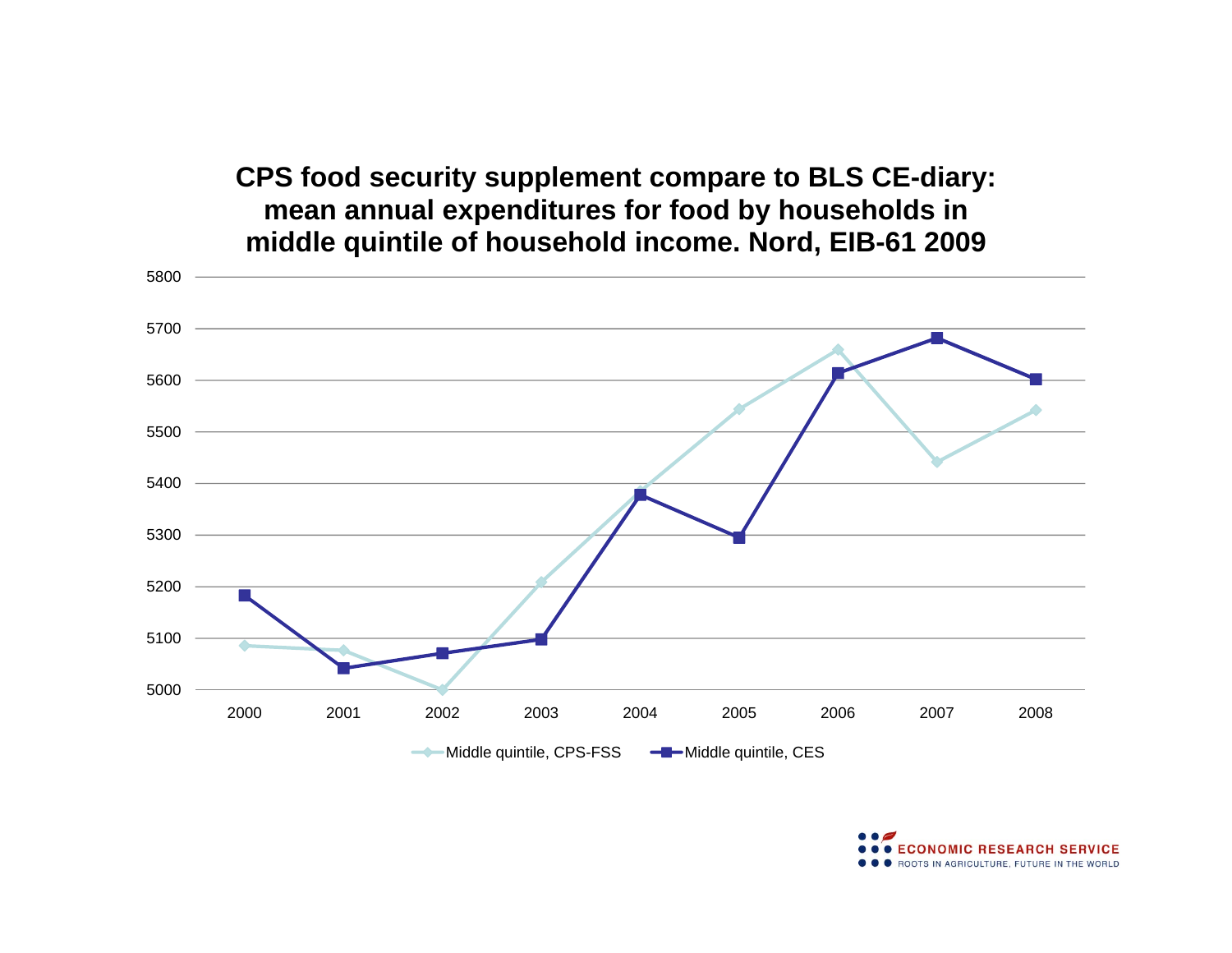

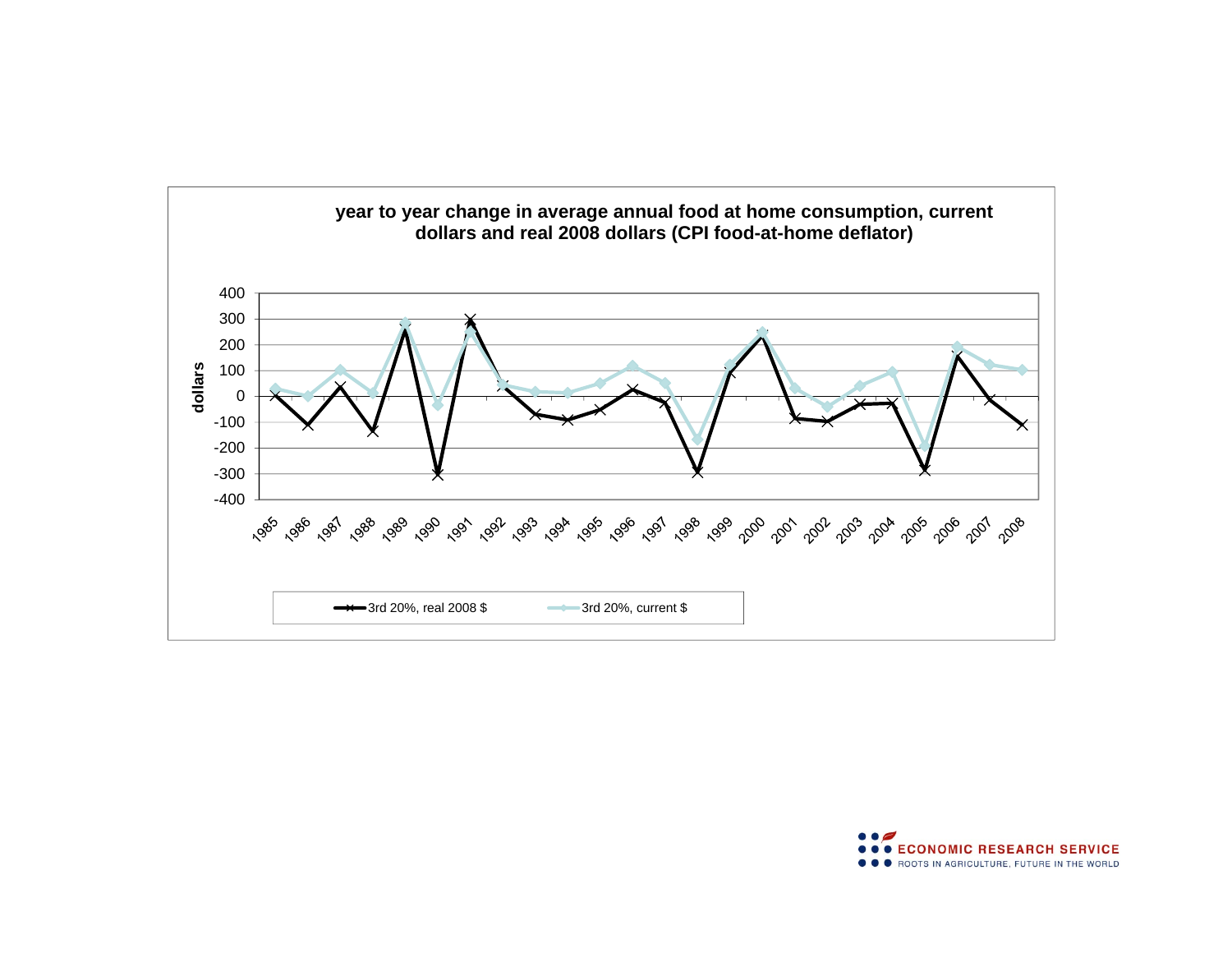## Econometric Estimates of demand functions

- Demand system for households
	- LES segmented by CU structure and income (2000)
	- – Engel model of demand (income elasticity) for 8 major food items by low- and mid-income households (Stewart and Blisard, ERR-54, 2008)
- Price and income elasticity
- Marginal versus average budget shares

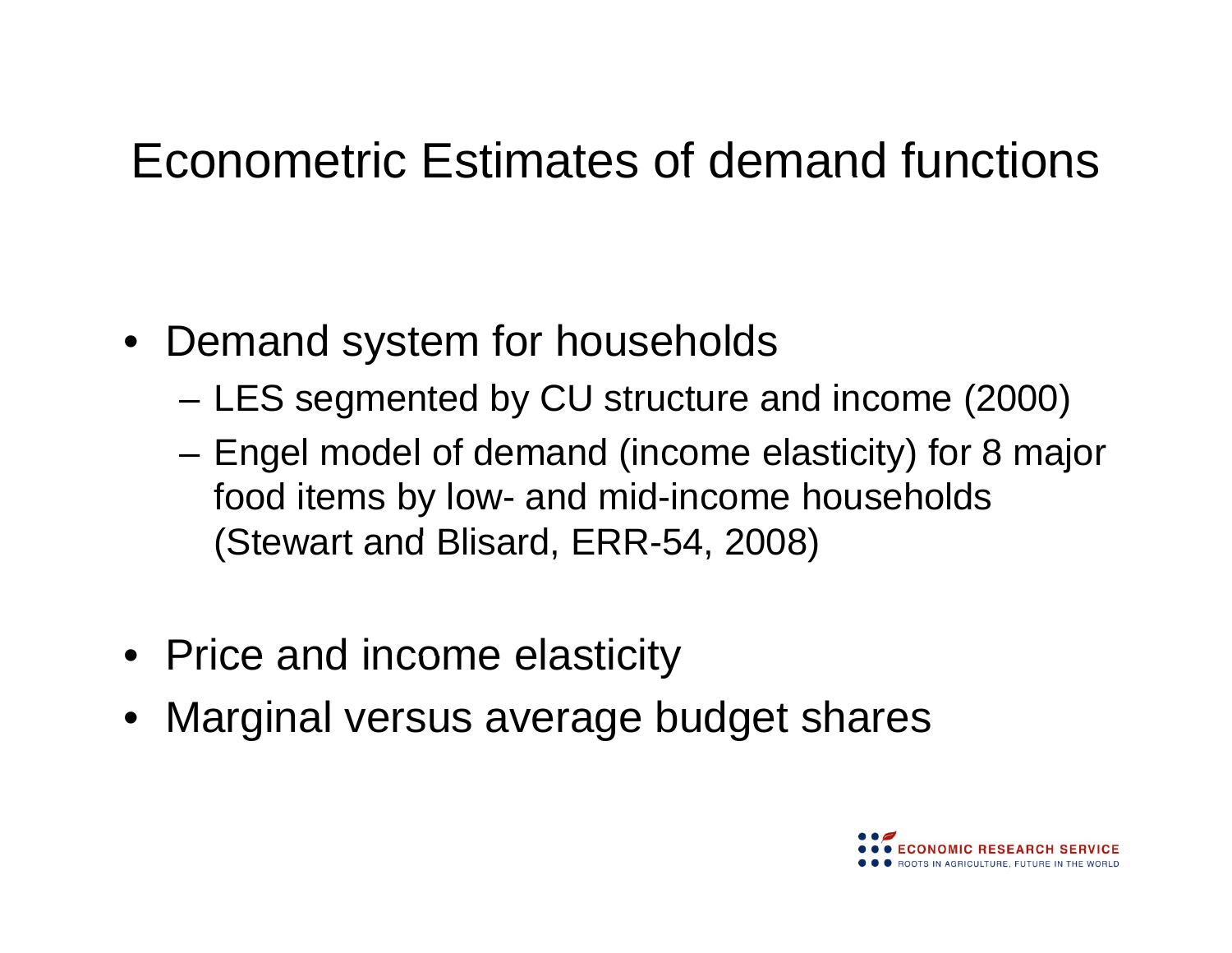### BLS, CE average food expenditure shares

|      |          | Total expenditure |          | Income after tax |
|------|----------|-------------------|----------|------------------|
|      | all-cons | $low-20%$         | all-cons | $low-20\%$       |
| 1984 | 15.0     | 16.1              | 15.9     | 56.0             |
| 1996 | 13.8     | 16.8              | 14.1     | 41.9             |
| 2002 | 13.2     | 16.7              | 12.0     | 38.3             |
| 2006 | 12.6     | 15.6              | 10.5     | 32.0             |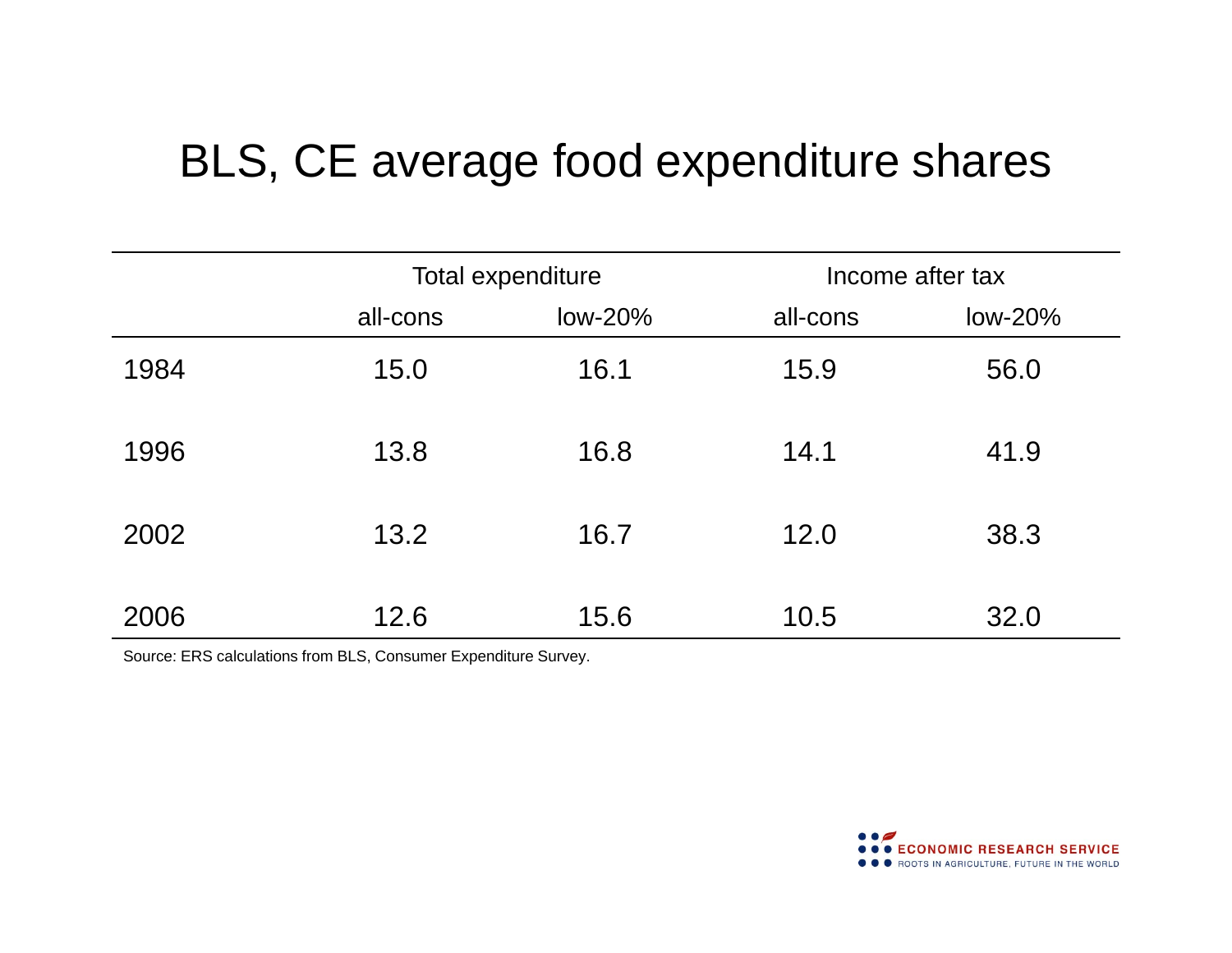## BLS, CE marginal food expenditure shares, 2006

|                              | \$5,000<br>to<br>\$10,000 | \$10,000<br>to<br>\$15,000 | \$15,000<br>to<br>\$20,000 | \$20,000<br>to<br>\$30,000 | \$30,000<br>to<br>\$40,000 | \$40,000<br>to<br>\$50,000 | \$50,000<br>to<br>\$70,000 | \$70,000<br>and<br>more |
|------------------------------|---------------------------|----------------------------|----------------------------|----------------------------|----------------------------|----------------------------|----------------------------|-------------------------|
| ch food to ch inc before tax | $-2.50$                   | 5.26                       | 10.83                      | 6.78                       | 5.65                       | 6.45                       | 7.97                       | 4.22                    |
| ch food to ch inc after tax  | $-2.45$                   | 5.18                       | 11.13                      | 6.89                       | 6.03                       | 6.64                       | 8.46                       | 4.53                    |
| ch food to ch avg exp        | 4.78                      | 6.19                       | 13.96                      | 10.93                      | 9.12                       | 14.36                      | 11.09                      | 8.71                    |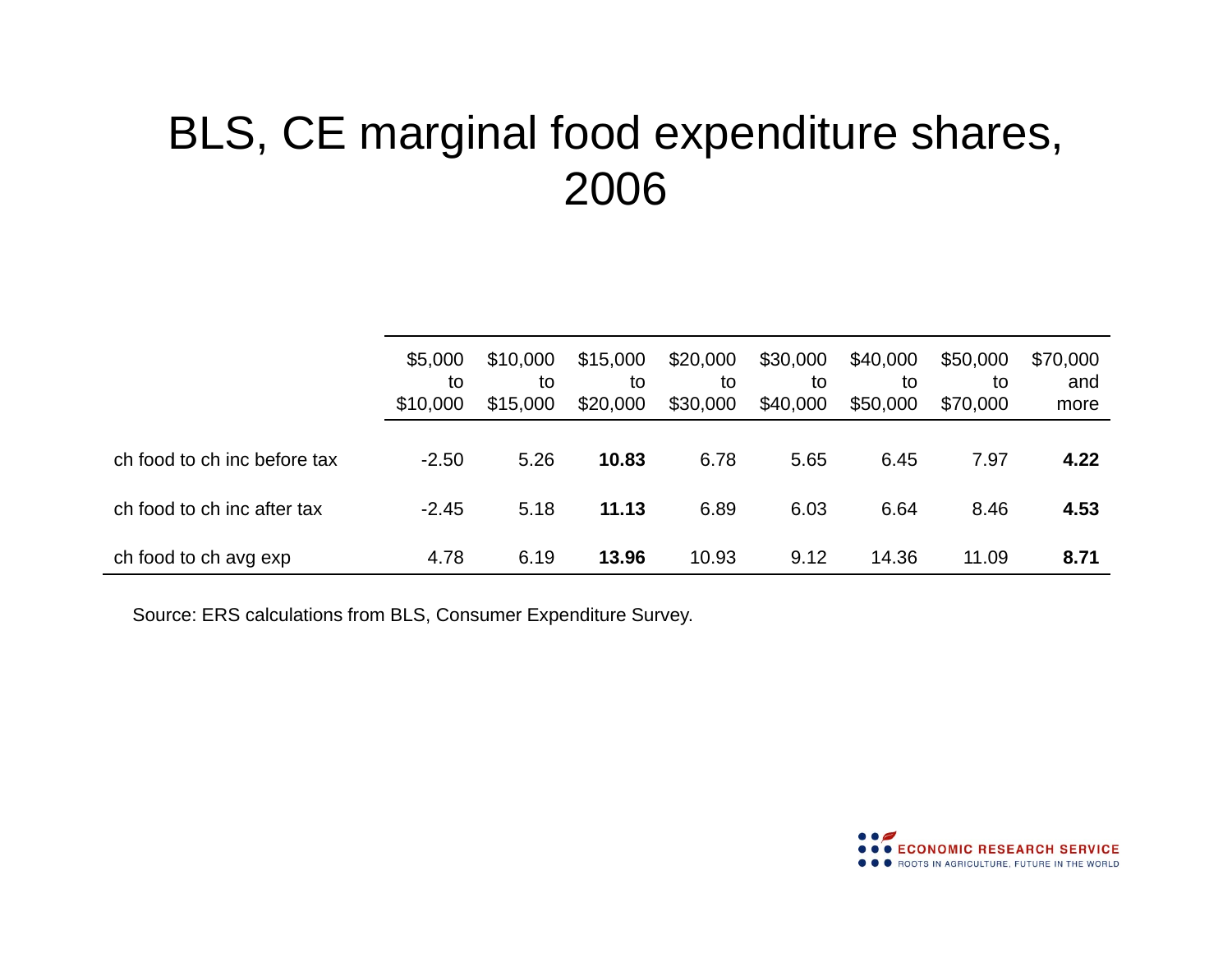USDA National Household Food Acquisition and Purchase Survey (FOODAPS)

- $\bullet~$  Food purchased for consumption at home and away from home, and
- Foods acquired through food and nutrition assistance programs
- Quantity, Prices and Ex penditures are included as well as nutritional value of foods
- Sample: 3,500 low-income and 1,500 highincome households
- Five year horizon

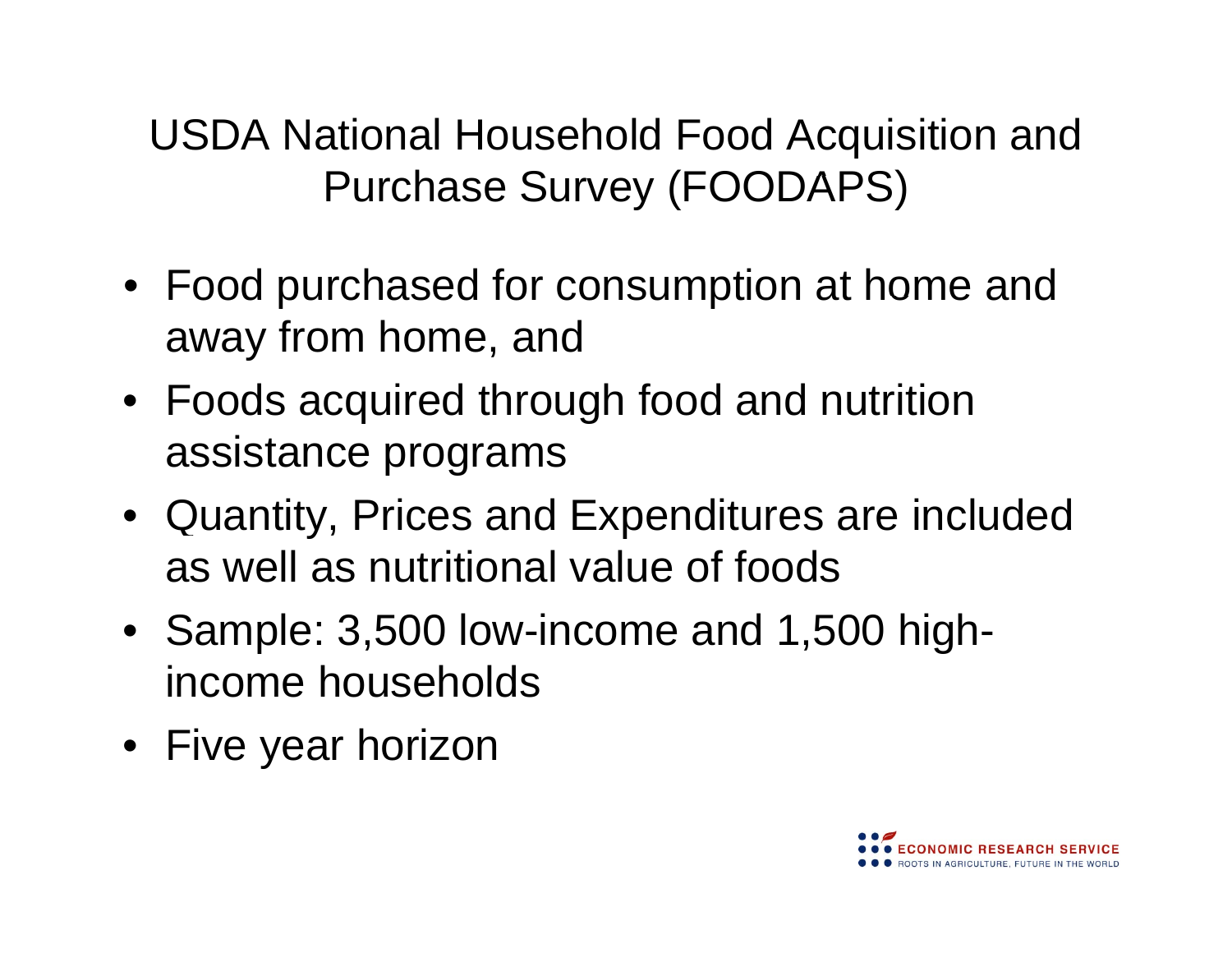CE food expenditures: issues and questions

- Expenditures = Price \* quantity
	- Could price data be included as a CE data file
- $\bullet~$  Low-income CUs spend more than income
	- Borrowing & credit-card debt, inter-household transfer (alimony)
	- Treatment of students and negative proprietor income
- Linking the diary with the interview survey
	- Interview food expenditures are greater
- •Under-reporting of SNAP recipients & benefit